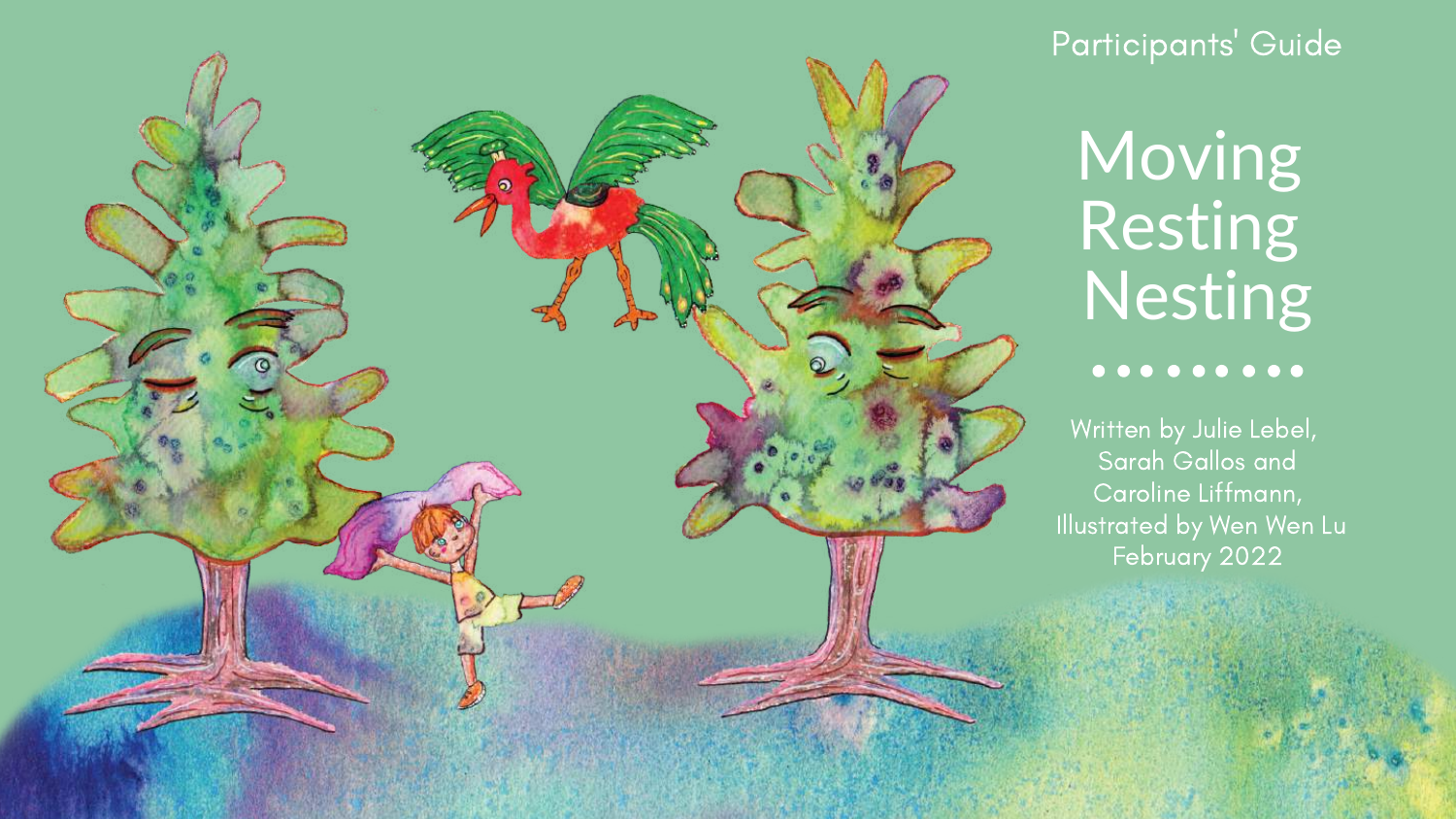

# Moving Resting Nesting is:

**Moving Resting Nesting** is Foolish Operations' new creation with and for young children and their adults. The project premieres in Surrey in 2022.

### Watch the teaser here: [https://vimeo.com/690335291](https://vimeo.com/661815461)

Set in a park, musicians and dancers guide children and their adults through a journey where they meet curious characters, magical objects and illustrations, interactive dance and music [performances](https://vimeo.com/229487232) to connect with their inner songbirds and wonder about the world of birds and trees.



This photo is by Riz Herbosa and features dancer Sarah Gallos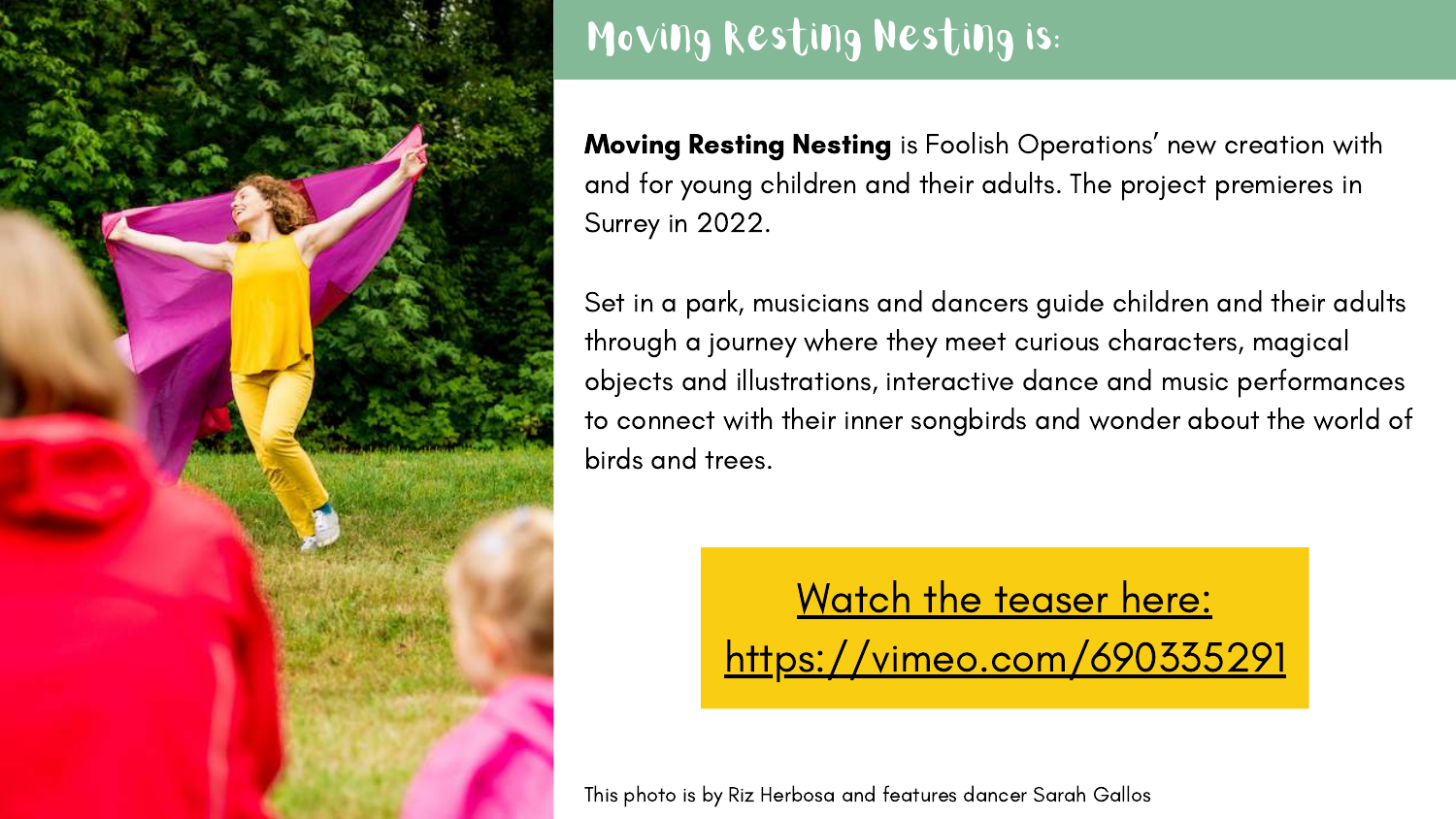# How to play in Moving Resting Nesting

- Audience members are greeted by the performers and invited to walk through drawings installed in the park that introduce the story of our performance.
- After this first exploration, families sit together on blankets shaped like little " nests " to watch the performance which is about 20 minutes long.
- After the performance, everyone is invited to join in movement games inspired by Moving Resting Nesting.
- At any point, if children are inspired to explore the park rather than watch and play, feel free to accompany them in their discovery!

ivain ears! together.

# Let's discover this imaginary world,

# Open your eyes!

This photo is by Riz Herbosa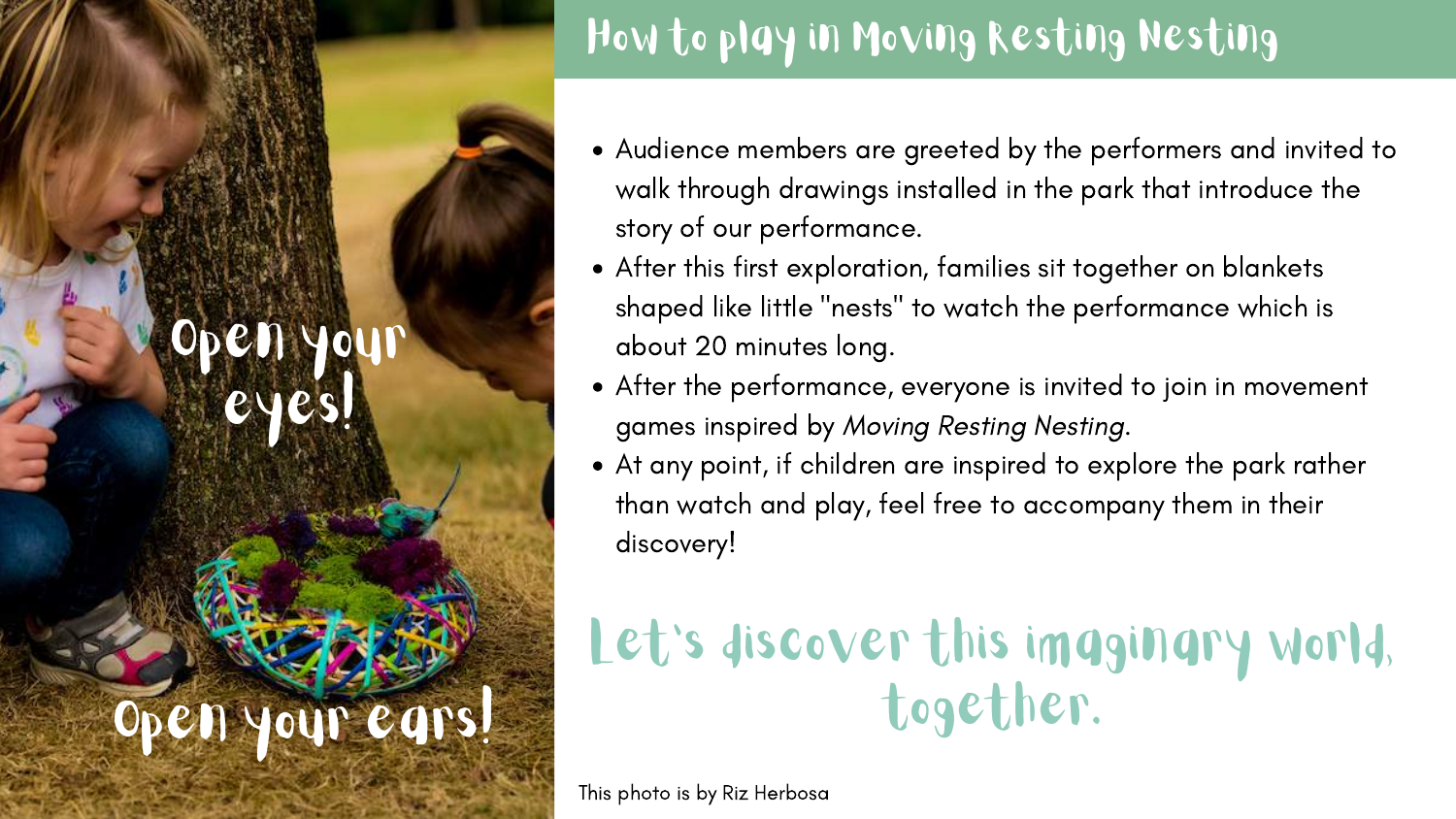### Take an outside sensory walk

1 Smell one fragrant plant: a flower, cedar branch or fir bough 2 Touch two soft green mosses gently 3 Spot three bright colours 4 Listen out for four bird songs and calls 5 Savour five bites (or more) of a snack, feeling [sunshine](https://www.youtube.com/watch?v=aTTDVryeFbY) on your face Move your body with a dance game Warm up: Can you grow your branches up high and touch the sky? Can you grow your roots deep down into the ground? With music:

- 
- Can you dance being a leaf, falling through the air from a tree. Can you swoosh and rustle? When the music stops, can you gently settle on the earth? (Tip: take your time to settle and enjoy the quiet). When the music starts again, can the wind pick you back up and make you fly

again?



### Before the performance, a few playful suggestions

Illustration by Wen Wen Lu

- 
-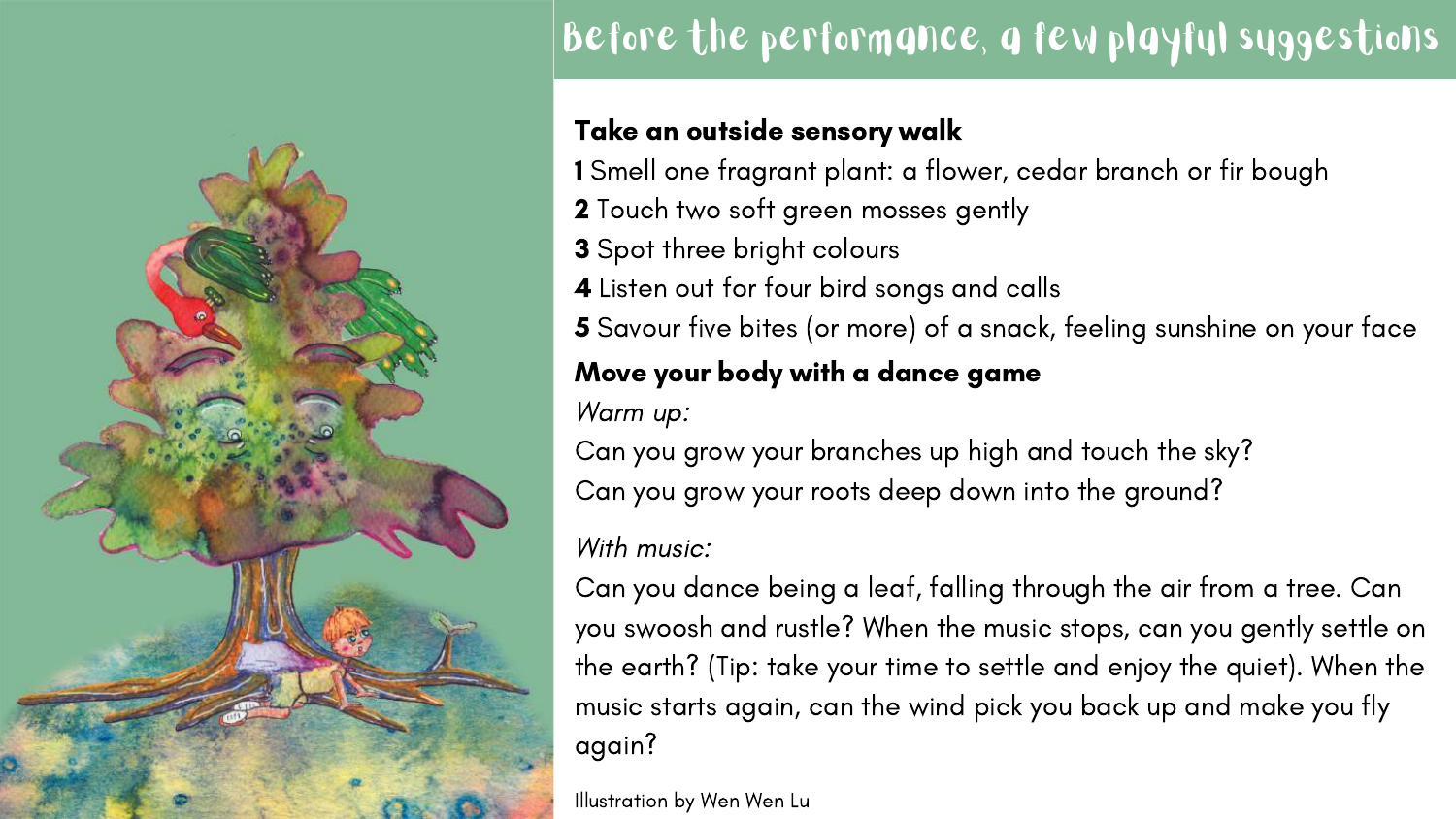Use the melody of 'Head and Shoulders 'Try these movements

Leaves and trunk and roots and ground Wiggle fingers up high, touch torso, legs and earth Roots and ground, Roots and ground Touch legs and earth

Leaves and trunk and roots and ground (Same as above) Birds in nests where eggs are found Fly your arms/wings, make a nest with your hand, an egg with one hand and open your hand to make it fly like a bird.

### Sing a song and move



Illustration by Wen Wen Lu

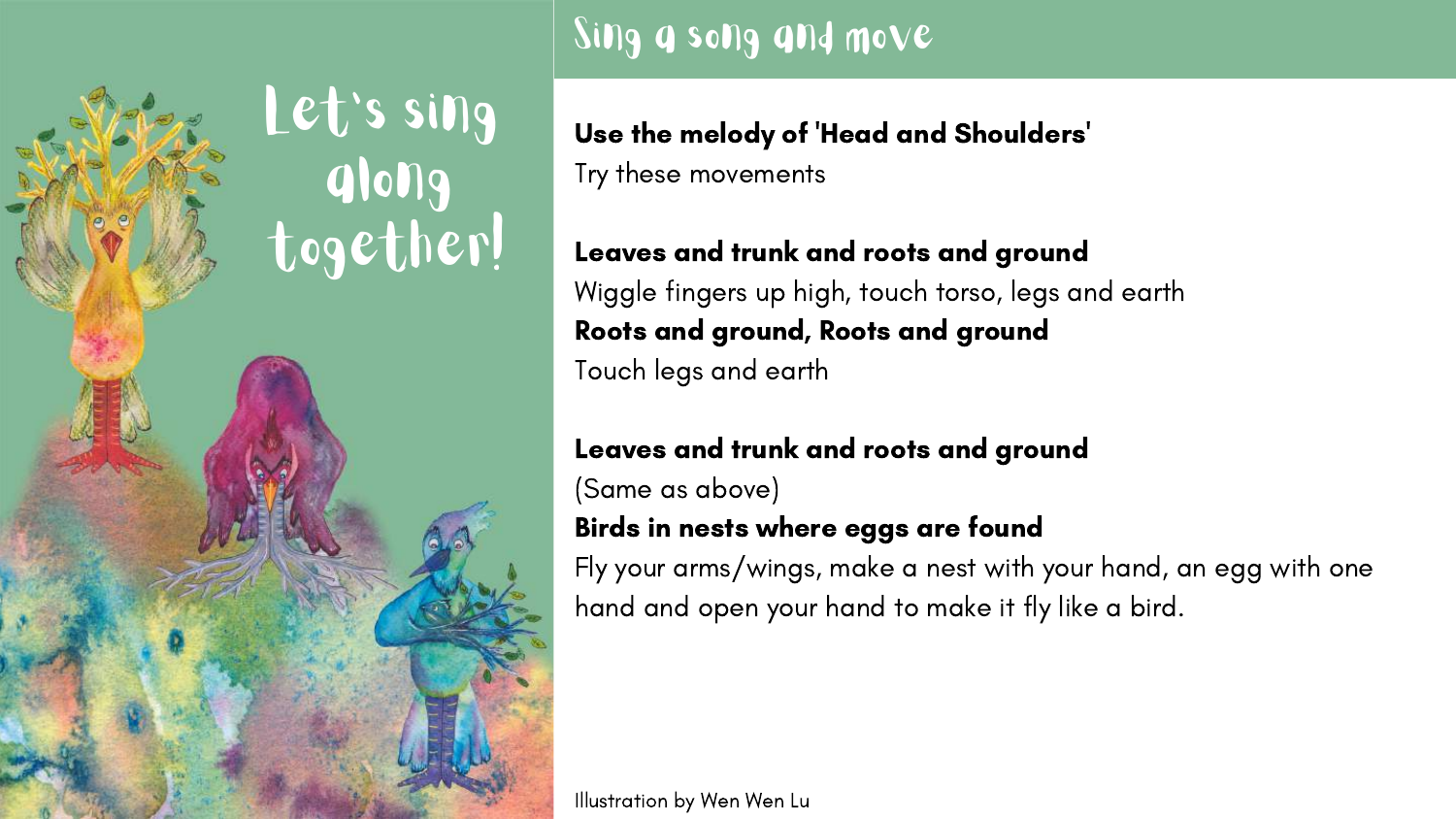

### Inspiration

The music of "Moving Resting Nesting " is inspired by the bird song of the [White-throated](https://dancersgroup.org/2012/05/the-first-steps-luna-dance-institute/) Sparrow: It sounds like this:



This photo is by Riz Herbosa and features dancer Sarah Gallos

Our music was composed by Matthew Ariaratnam at the beginning of the pandemic when many of us were isolated in our homes. It was so quiet outside, did you notice how loud the birds were?

This project is about discovering ways to be in-relationship with each other and the natural world, especially birds and trees. We move with the blanket as a way to feel the air, like flying birds, enjoy a calm moment, and be cosy in a nest together so that we can better notice the nautral wonder around us.

Where are you ... [insert the name of a friend or family member name and repeat it 4 times].

<https://soundcloud.com/foolishops/sparrow>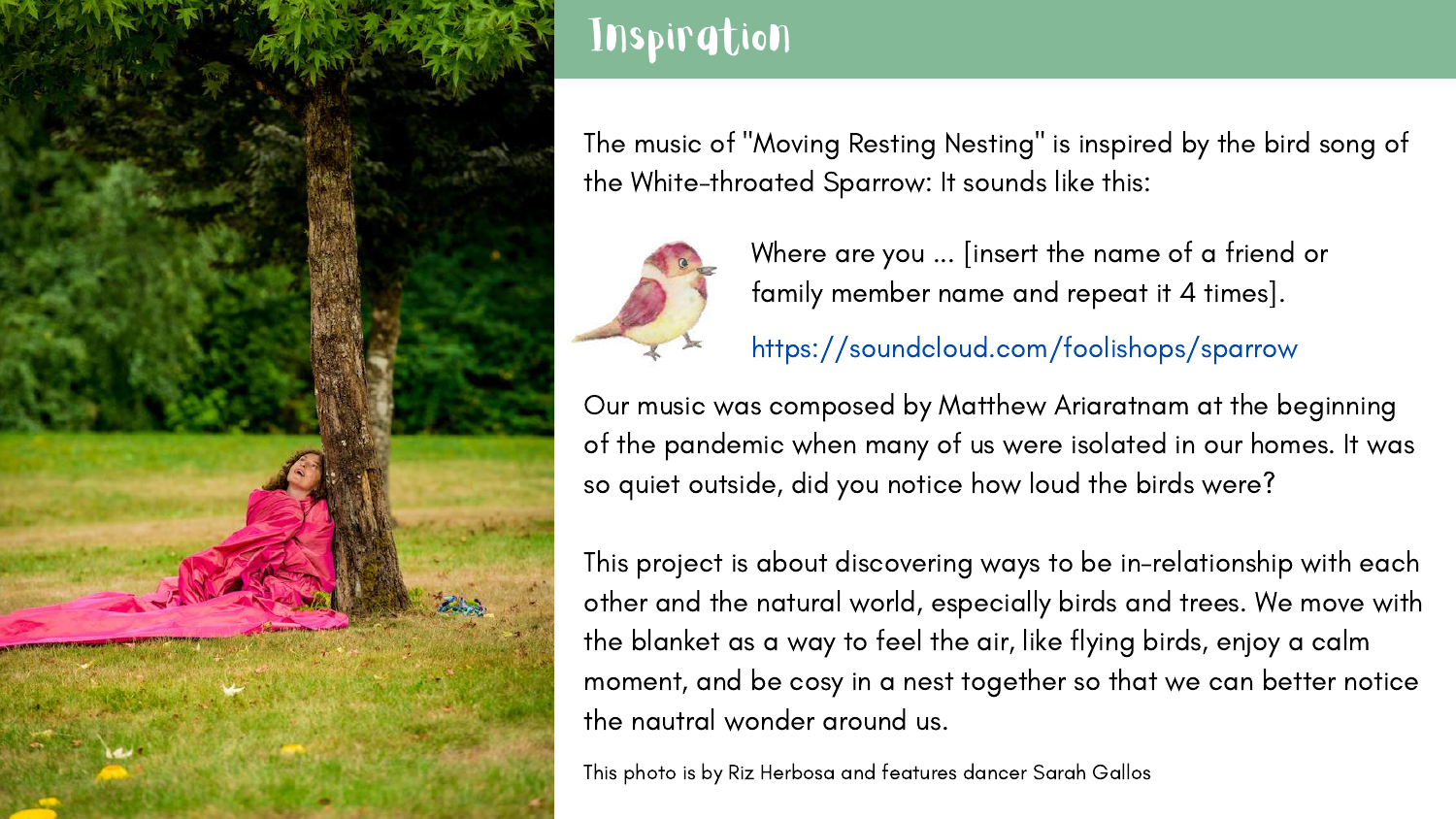### Creative team

Artistic direction: Julie Lebel

Dance artists contributors: Caroline Liffmann, Sarah Gallos, Sophie Brassard and Isabelle Kirouac

### Music:

Composer: Matthew Ariaratnam Musicians & contributors: Sabrina Mo (flute) Tara Rajah (cello), Clara Rose (violin), Nathalie Kober (violin) Friends Together song melody: Rachael Wadham Bird calls composition: Cathy Stubington

Illustrator: Wen Wen Lu Illustration development: Robin Lough and Wen Wen Lu Outside eye and dramaturgy: Sarah Dixon Set design: Kimira Reddy Puppet: Christine Reimer, Julie Lebel and Cathy Stubington

Artistic production: Xin Xuan Song Coordination support: Lily Alice Malena-Morin

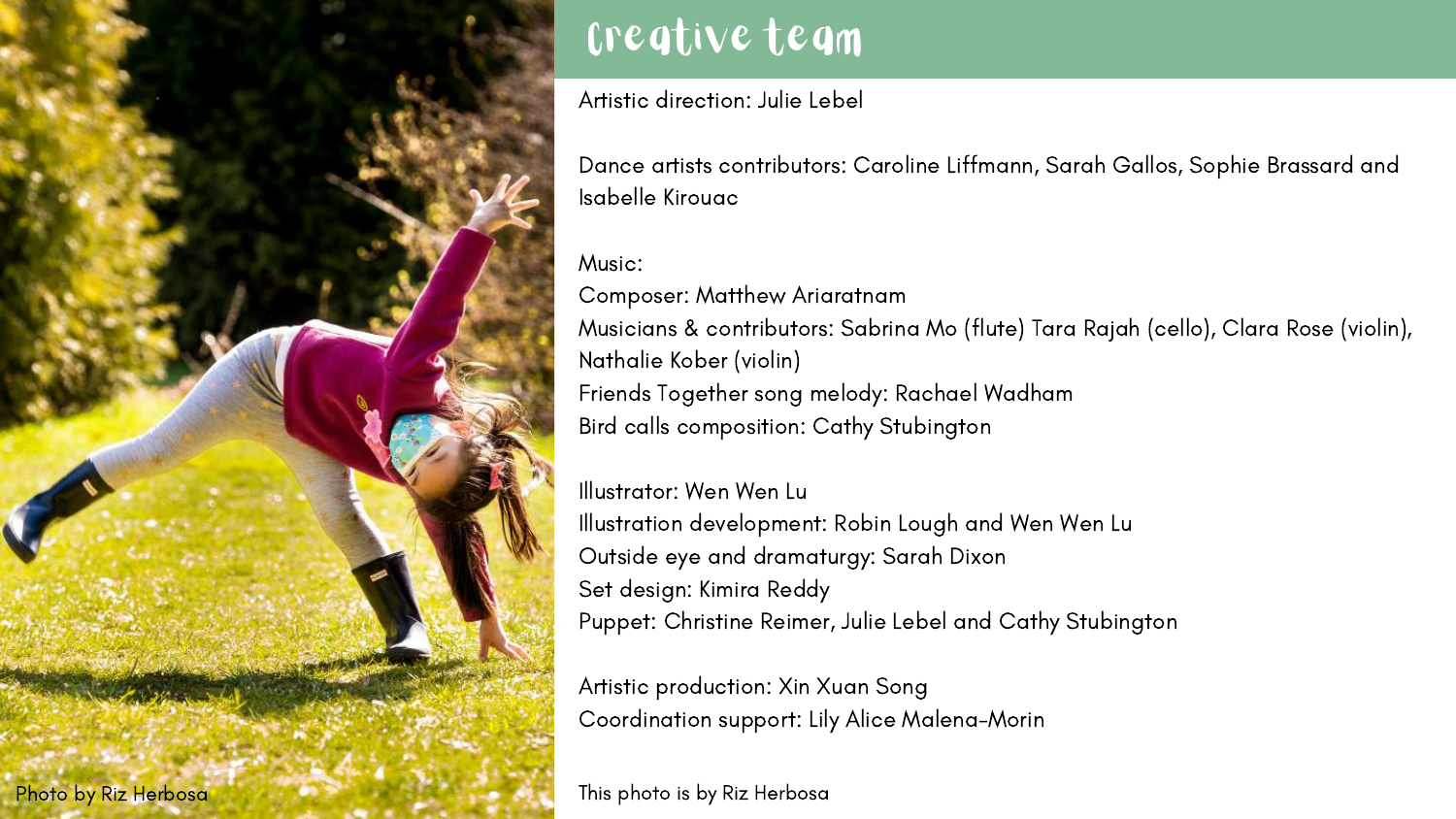### Mentors

Foolish Operations consults with Jacky Essombe (Artistic director of the African Friendship Society, African dance artist from Cameroon) and Patricia Reedy (Luna Dance Institute). We thank them for their ongoing mentorship in intergenerational dance and performance.

"Moving Resting Nesting" also benefited from the precious wisdom of Margaret Grenier (Artistic director of Dancers of Damelahamid, Gixan-Cree dance artist), Carmen Rosen (Stil Moon Arts Society), Cathy Stubbington (RunAway Moon Theatre) and Alvin Erasga Tolentino (Co. ERASGA).

This photo is by Riz Herbosa and features Isabelle Kirouac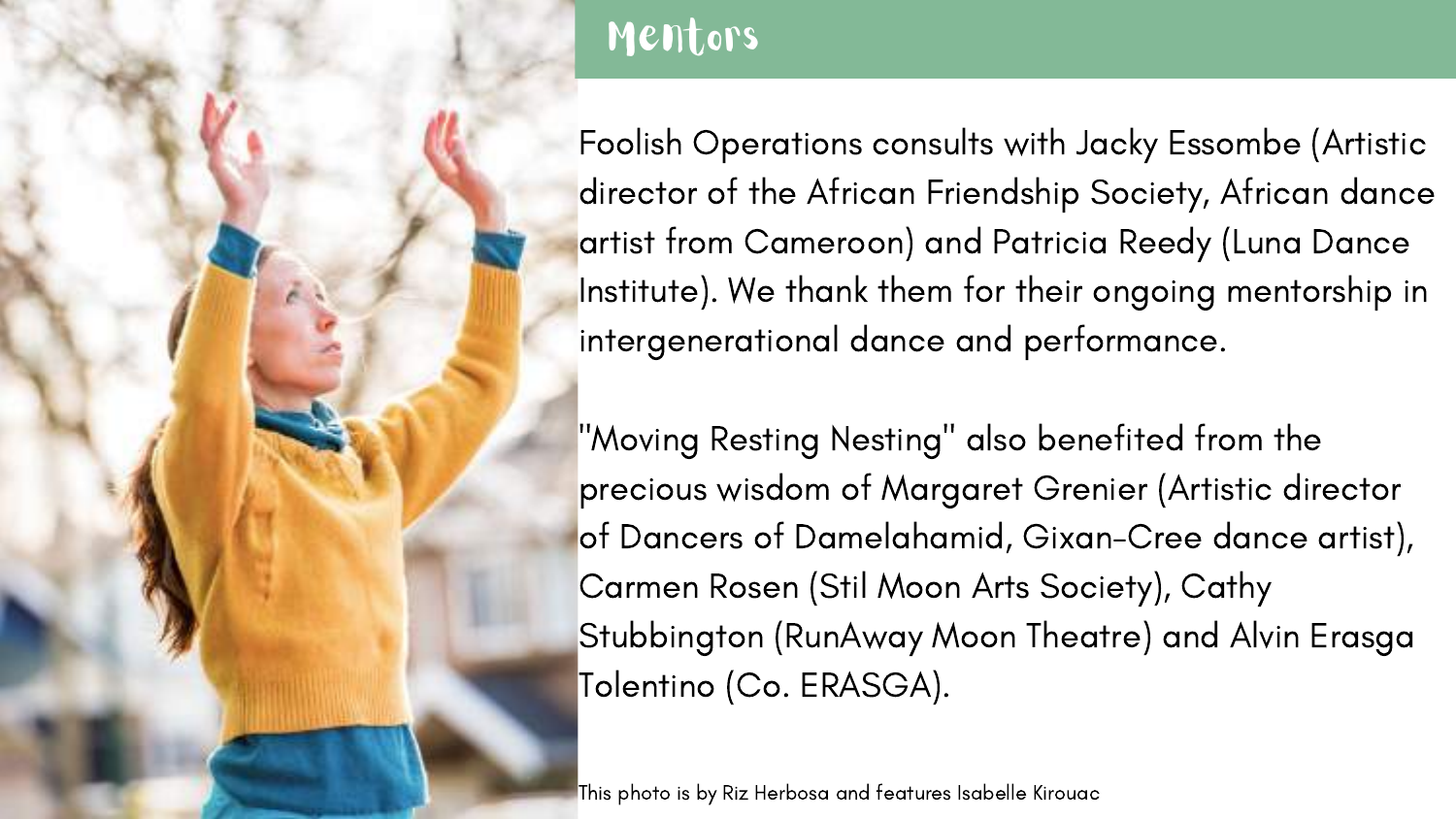

# Special thanks

A big thank you to Moberly Arts and Cultural Centre for their support during the development of this project. They ' ve hosted work-inprogress showings as well as offered in-kind rehearsal space.

Surrey Civic Theatres presented a work-in-progress version of Moving Resting Nesting in the summer of 2021! We will premiere the work in May 2022 at the Surrey SPARK Stages. We are profoundly grateful for supporting this project since it' s early beginning.

Thanks to the families of "Dancing the Parenting " gathering every Monday mornings online for 2 years and researching the many ways we can move with blankets and dance out a story.

Moving Resting Nesting was created on the ancestral and unceded territories of the Musqueam, Squamish and Tsleil-Waututh Nations. We are grateful for this opportunity and committed to decolonizing processes.



Illustration by Wen Wen Lu